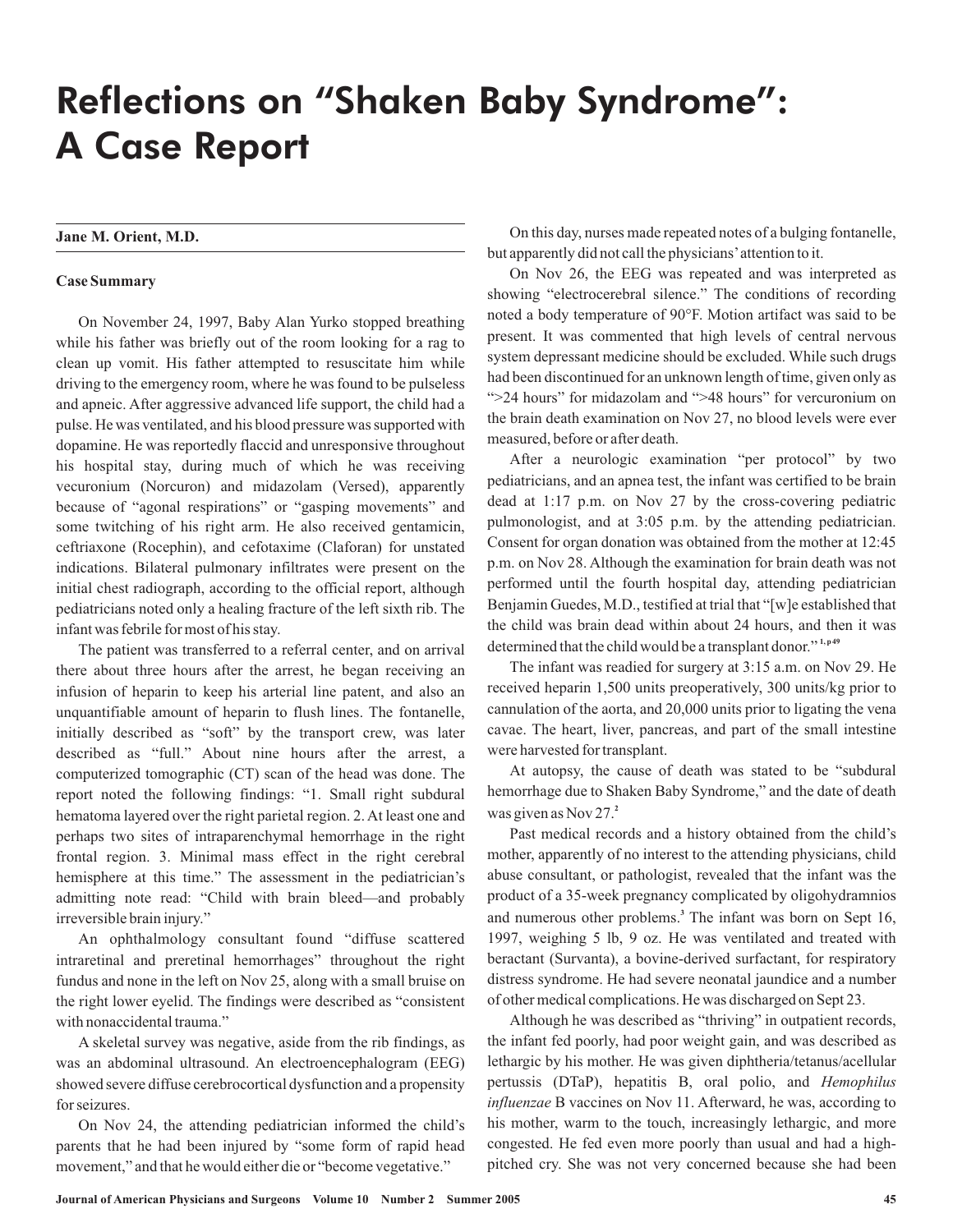advised to expect such effects. She left him in the care of his father when she went to work on the day of the cardiopulmonary arrest.

## **Legal Summary**

Mr. Yurko, who was not under arrest at the time, was interrogated by two police officers at the hospital at 2:13 a.m. on Nov 25.<sup>4</sup> The officers began by administering an oath, and no Miranda warning was given. The following night, he was lured to a convenience store by an acquaintance, where he was met by police. He fled but turned himself in the following day, was jailed without bond, and was kept from learning about his son's hospital course or the request for organ donation.

Having turned down a plea bargain that would have resulted in a prison term of perhaps 2 years, Yurko went to trial in February 1999, and was convicted of murder in the first degree and aggravated child abuse. He was sentenced to life imprisonment plus 10 years, without possibility of parole.

Steadfastly maintaining his innocence, Yurko developed a vast correspondence network from his prison cell. I was one of the physicians whom he contacted early in 2000 with a variety of medical questions concerning what might really have happened to his son. Francine Ream Yurko, who married him after his conviction, has been his most important advocate. After regaining custody of her then 3-year-old daughter, who was placed in foster care at the time of Baby Alan's death, Mrs. Yurko demanded and after much effort obtained complete medical records. The Yurkos uncovered numerous discrepancies in the records and autopsy report.<sup>3</sup> Ultimately, the pathologist, on the basis of this case and others, was forbidden to perform autopsies. The court granted the Yurkos'petition for an evidentiary hearing, a very rare occurrence.

The Yurko case raises issues applicable to hundreds of similar cases, in which parents or other caregivers are accused of murdering infants by shaking them—and almost always convicted. **5**

At the evidentiary hearing in Orlando in August 2004, a number of physicians attempted to make the case that BabyAlan had died of a vaccine reaction.While JudgeAlan Lawson did not appear to find this case persuasive, he did overturn the conviction, vacate the sentence, and order a new trial, probably because of doubts about the reliability of the autopsy report,<sup>3</sup> the keystone of the conviction. Yurko agreed to plead nolo contendere to a charge of involuntary manslaughter in return for immediate release, rather than remain in prison for 2 to 3 more years pending a new trial. He was sentenced to time served of nearly 7 years. He explained his rationale as accepting responsibility for permitting multiple vaccines to be given to his premature, sick infant, without adequate investigation of the potential harm.

Yurko remained free for only 2 weeks, after which he was extradited to Ohio because of minor, outdated parole violations. He had come to Florida to attend the high-risk birth of his son, without the permission of his parole officer, 2 months before the expiration of his parole, which was related to a burglary conviction when he was a teenager. The parole board later ordered his release.

## **Anatomy of a Prosecution**

From the outset, Baby Alan was treated as a victim of suspected child abuse, rather than as an infant who had had an unexplained respiratory arrest. Instead of a thorough workup for sepsis, meningitis, recurrent pneumonia, or bleeding diathesis, the focus of the investigation was a search for signs of nonaccidental trauma. No differential diagnosis was explicitly entertained, nor did the records suggest that one was being considered. The most obvious possibility was suggested by the father's account: the child was known to be feeding and vomiting. He was briefly unattended while lying on his back. He could have vomited again and aspirated. As the initial resuscitative attempts by an untrained layman were ineffective, he undoubtedly suffered anoxic brain damage. This, together with the medical interventions including the heparin, could have explained all the findings.

Had this diagnosis been a consideration—and had the attending pediatrician not decided on day one that the child was not salvageable—management would probably have been different. For example, fluid and electrolyte management might have been meticulous, and the child might not have continued to receive intravenous bicarbonate for more than 12 hours after a pH as high as 7.7 was documented.A neurologic consultant might have considered status epilepticus and prescribed something other than midazolam in an effort to control it. And heparin might have been avoided, especially after a CT scan showed evidence of an intracranial bleed, since it is absolutely contraindicated in that situation. Even heparin flushes have caused iatrogenic bleeding,<sup>6</sup> and subdural hematoma has been reported as a complication of heparinization.<sup>7</sup>

The case for the prosecution was basically as follows: Atriad of subdural hematoma, retinal hemorrhage, and diffuse axonal injury (DAI) is supposed to be pathognomonic for shaken baby syndrome (SBS). Therefore, somebody must have shaken the baby. The expert witnesses claimed that the shaking event could be timed precisely, based on the initial presentation and autopsy findings. Yurko was alone with the child during that time interval. Therefore, he was guilty.

One might argue that, if it is necessary to show new parents videos about the dangers of shaking an infant, then harm to the child might be accidental rather than intentional, even if the person did shake the baby. Therefore, the prosecution seeks other evidence that the accused is a child abuser. The bruise under the right eyelid probably resulted from the sister accidentally hitting the baby with a bottle. But there was callus formation on four ribs interpreted as showing fractures in different stages of healing, although no signs of injury had been evident to the mother, grandparents, or medical personnel who examined the child several times in the clinic. The prosecution argued that Yurko must have viciously squeezed the child. To produce the findings, he would have had to break one and only one rib on each of four occasions, three to seven days apart,<sup>8, p 220</sup> each time causing no bruises or damage to the lung. This is a virtually impossible feat, but a probabilistic analysis was not presented to the jury.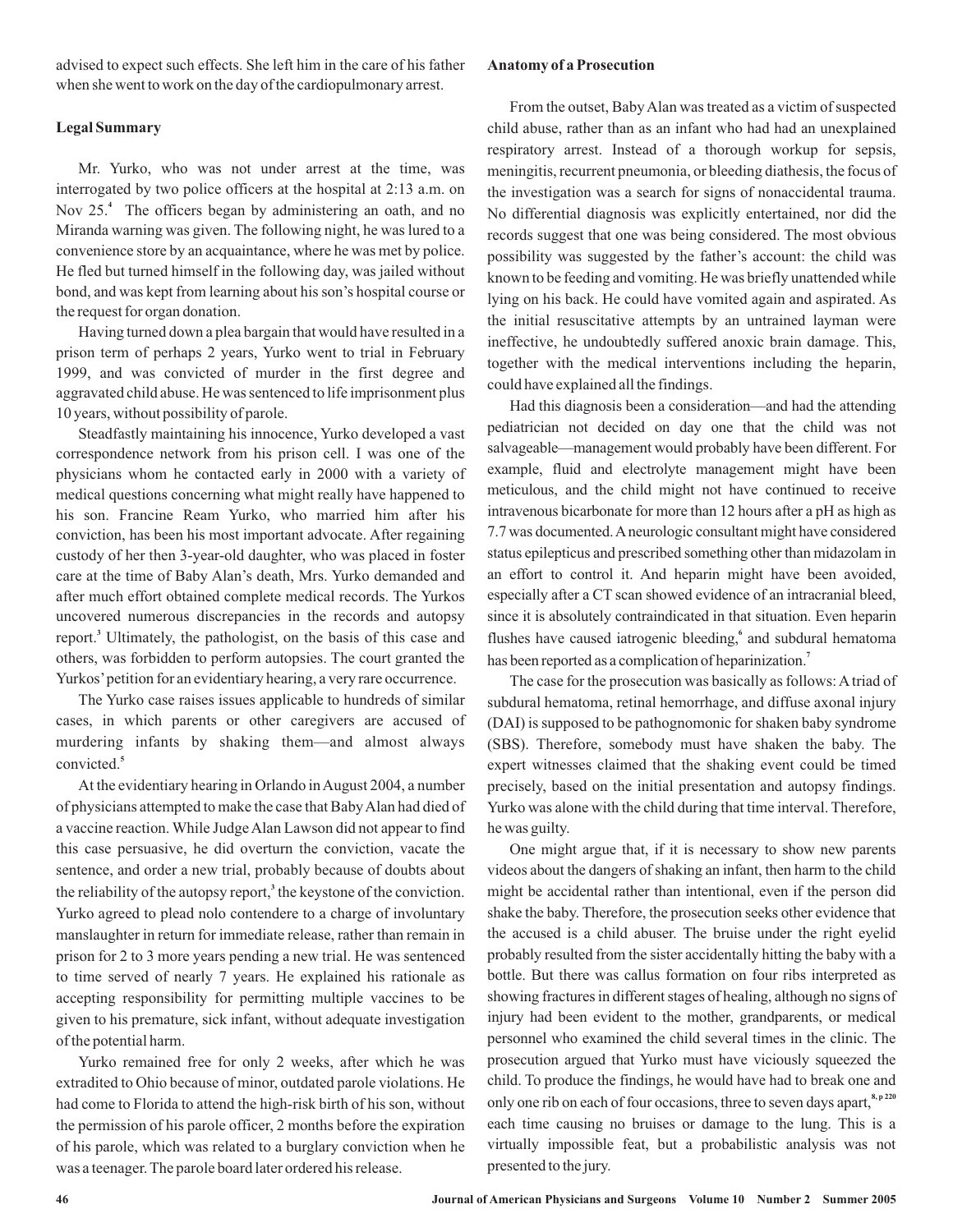Another sign of child abuse is a history that doesn't match the injuries or is inconsistent. The prosecutor claimed that Yurko had tried to accuse his 3-year-old stepdaughter and had also claimed that the baby must have fallen into the toilet. A review of the police transcript<sup>4</sup> supports Yurko's version. By my reading, the interrogators were trying to lead the witness and to get him to make absurd claims that he was actually denying. The prosecutors then misrepresented the content of the interview. Yurko's history was consistent and straightforward: the baby was "spitting up" and stopped breathing, and Yurko tried to revive him.

The prosecution admitted that the evidence against Yurko was purely circumstantial. The court stated in instructions to the jury that "a well-connected chain of circumstances, which is basically what you're relying on here, is as conclusive in proving a crime or fact as is positive evidence." **9, p 553**

The jury was instructed that intent to murder the child was not necessary to convict. The prosecution said in its closing statement: "What we have to show is that he did an act. That he knowingly or willfully did an act that caused injury to this child." To show that Yurko knew that his presumed act would cause injury to the child, the prosecution stated: "He told the police I would never ever shake a baby. I know not to shake a baby. I've seen those commercials. I know.And no, I never shook the baby." **10, p 490**

## **Layers of Doubt**

### **1. Did the Baby Have the "DiagnosticTriad"?**

In a case such as this, the jury must rely wholly on expert testimony. But the actual testimony did not support the existence of the "too-numerous-to-count, pre-, intra-, and subretinal hemorrhages, extending out to the peripheral edges of the retina, with or without macular retinoschisis" that are said to be found in two thirds of shaken infants.<sup>11</sup> At trial the medical examiner, Shashi Gore, M.D., testified that the microscopic examination showed "minute hemorrhages" in the right eye only, $\frac{8}{3}$ ,  $\frac{p}{271}$  and neuropathologist Gary Steven Pearl, M.D., said that there was one small hemorrhage in the one microscopic section that was reviewed.<sup>12, p315</sup>

The evidence for DAI—confidently asserted by the expert witnesses at trial though not mentioned in the autopsy report—was not the characteristic axonal retraction balls, but a few minute focal hemorrhages in the middle cerebellar peduncle, the "most common area," according to the testimony of the neuropathologist.<sup>12, p 314</sup> But according to a 1989 grading system, DAI is characterized by retraction balls throughout the white matter of the cerebral hemispheres, corpus callosum, and brain stem. In more severe cases, there are focal hemorrhages in the corpus callosum or dorsal midbrain. **10**

#### **2. Is theTriad Pathognomonic?**

Few findings in medicine are pathognomonic. Definitions of SBS vary in the literature. Cerebral edema may be included rather than DAI. Moreover, many studies make the logical error of selecting cases by the very clinical findings they seek to validate as diagnostic.<sup>14</sup> Lack of case definition or proper controls is a criticism that can be leveled at virtually the whole literature on child abuse. **15** But even if the SBS syndrome can be caused by shaking, it also has a differential diagnosis.

Subdural hematoma most commonly results from trauma, but it has been described in other conditions, including scurvy. **16-18** Early pioneers in the field of child abuse acknowledged the importance of ruling out Barlow's disease, or scurvy, before diagnosing child abuse. **19,20**

The first witness called by the defense at the Yurko evidentiary hearing, Dr. Archie Kalokerinos of Australia, testified that vaccines can deplete vitamin C and precipitate scurvy. In his preliminary report on the Yurko case, he stated that the rib pathology was consistent with subperiosteal hemorrhage due to scurvy, citing a 1920 textbook by Hess.<sup>21</sup> Kalokerinos had observed that aboriginal children had a very high mortality rate post vaccination—until he began administering a dose of vitamin C along with the vaccine. Because prosecutors had gotten him to say in his deposition that his work had not been accepted by the majority of physicians, despite his success in dramatically reducing childhood mortality, Kalokerinos was immediately disqualified as a witness.

Intracranial hemorrhage is surprisingly common in infants. An autopsy series of 50 nontraumatic deaths of infants of age up to 5 months showed fresh intradural hemorrhage in 36 cases (72 percent). An earlier study had documented intradural bleeding as a "constant feature" in premature infants. Most of the subjects had been profoundly hypoxic before death because of conditions such as bronchopneumonia, congenital heart or lung disease, placental insufficiency, septicemia, and birth asphyxia.

The study authors suggest that in the immature brain, hypoxia alone or in combination with infection is sufficient to activate the pathophysiologic cascade that culminates in altered vascular permeability and extravasation of blood within and under the dura. Additional factors include venous hypertension and sustained or episodic arterial hypertension. Retinal hemorrhages can be explained by the same factors. **22**

Subdurals can occur in infants as a consequence of normal birth; the true incidence has yet to be determined.

According to the package insert for Survanta, 48 percent of infants with respiratory distress who receive this drug have an intracranial hemorrhage—about the same percentage as those who do not receive the drug (42 percent).

For these reasons, it is quite likely that Baby Alan had an unrecognized bleed during his first hospitalization. And rebleeding into an unrecognized chronic subdural may occur with minimal or no trauma. **23**

Retinal hemorrhages, particularly the unimpressive ones found at autopsy in Baby Alan, have a lengthy differential diagnosis, including sepsis or increased intracranial pressure of any cause. **24** The reported specificity of other findings such as perimacular retinal folds (which Baby Alan did not have) is also unsupported by scientific evidence.<sup>25</sup> Accidental trauma, such as short falls, can cause retinal hemorrhages, as can any circumstance in which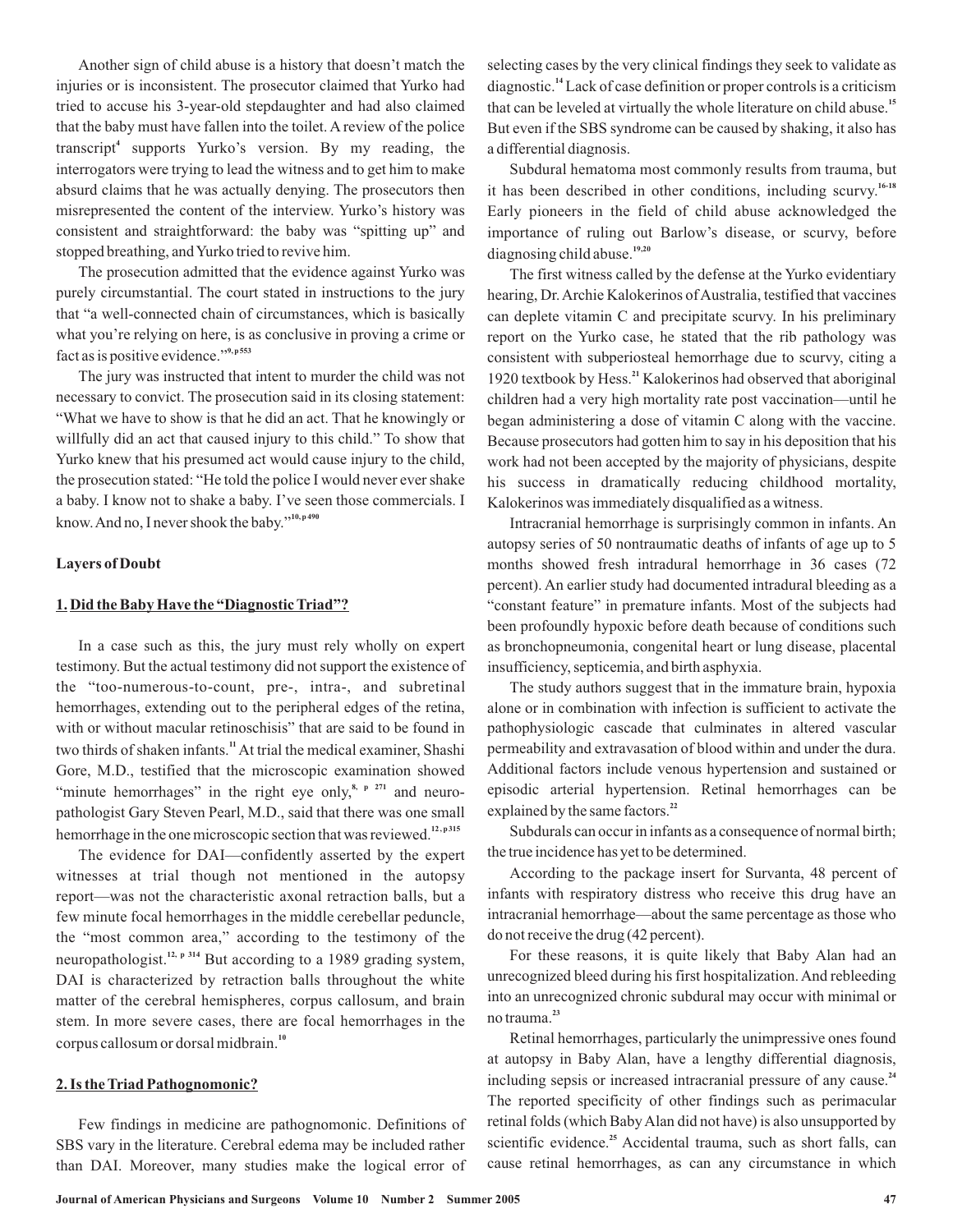intracranial pressure exceeds venous pressure. Thus, "the characteristic of the bleeding cannot be used to determine the ultimate cause." **26**

DAI has a long list of potential causes, as a cursory MedLine search demonstrates. Head trauma is probably the most common etiology, but the condition is also seen in nontraumatic hypoxia, metabolic encephalopathy, and increased intracranial pressure, among many other conditions. DAI was found in 12 percent of 450 nonselected human brains, and only one third of the cases with this finding had a history of trauma. **13**

The other findings attributed to child abuse, particularly fractures, also have a differential diagnosis. Temporary brittle bone disease, which may be seen in babies whose mothers had oligohydramnios, is among the possibilities,<sup>27</sup> as is the bone disease of premature infants.<sup>25</sup> Osteogenesis imperfecta is a predisposing factor both for fractures and subdural hematoma. **29**

## **3. Can theTraumatic Event Be PreciselyTimed?**

Prosecutors need to assert that shaking-induced DAI instantly causes coma and apnea. If there is a latent period, then there is doubt that the last person present with the child was the perpetrator. In the Yurko case, it was asserted that the occurrence of the initial subdural could be timed.

At trial, Gore testified that the injury producing DAI occurred "about one to one and a half hour prior to admission into the hospital. I can't be more precise than that."<sup>8, p 275</sup> Pearl, however, testified that the subdural occurred two to five days prior to death, which at trial was said to have occurred on Nov 27. Pearl admitted that "there are many ways to define death," but "at the time of definitive brain death when there's no more blood flow to the brain,…that's when things cease." **12, p 312**

At the evidentiary hearing, a staff person from the medical examiner's office testified that the child's body was in the morgue on Nov 27, 1997. That is clearly incorrect because the child was in the operating room on Nov 29. If Nov 29 is the actual date of death, Pearl's window includes time during which the child was in the hospital; because of the delay in performing the CT scan, the subdural was not known to be present on admission.

When did the child die? At the moment that brain death occurred, whenever that was? At the moment that brain death was first pronounced? Or when the aorta was cross-clamped?

At autopsy, the brain maintained its structural integrity. It was not in the state of necrosis and liquefaction dubbed "respirator brain." Could it have been totally without perfusion for 36 hours? Because the brain is not routinely autopsied in brain-dead organ donors, the time required for the development of respirator brain is not known.

The timing of a traumatic event is especially difficult, if not impossible, in children with delayed intracerebral hematomas, in which sudden deterioration follows a period of mild symptoms. Accurate dating of retinal hemorrhages based on ophthalmoscopic appearance is not possible. Information about timing from CT or magnetic resonance appearance is described as "crude." Necropsy adds information, but a particular area of uncertainty is the time needed for the disappearance of hemorrhage related to birth trauma. **30**

#### **4. Is "Shaken Baby Syndrome" aMyth?**

Tragically, it is clear that child abuse is all too common, and that inflicted head trauma is a frequent accompaniment. There is no doubt that head trauma can cause the findings attributed to SBS (although "no evidence of head impact" was once the third part of the triad). Yet shaking alone, without impact, has never been demonstrated by rigorous biomechanical analysis or testing to be a possible cause of the findings. **31**

Despite the absence of proof, SBS has gained wide acceptance. Child-abuse experts hold meetings and conferences about it, and are frequently called on to testify. A MedLine search finds 97 articles published since 1996.

Prosecutors much prefer a case of pure alleged shaking and may deny that short falls can possibly cause the syndrome, even though any impact demonstrably causes much more rapid deceleration than shaking. Once the possibility of an accidental fall is raised, there is likely to be reasonable doubt about the guilt of the accused.

In their discussion of the syndrome, forensic pathologists Vincent and Dominick DiMaio<sup>32</sup> quoted Lewis Carroll's Alice's Adventures in Wonderland: "If any one of them can explain it," saidAlice… "I'll give him sixpence. I don't believe there's an atom of meaning in it."

Many alleged cases turned out to have evidence of blunt trauma at autopsy that had been missed on clinical examination. DiMaio and DiMaio believe that a subdural, if caused by shaking alone, should be accompanied by cervical cord injury, which is not described in shaken babies and was not found in BabyAlan. **32**

The evidence supporting SBS has been compared to an inverted pyramid, "with a very small database (most of it poor quality original research, retrospective in nature, and without appropriate control groups) spreading to a broad body of somewhat divergent opinions."<sup>14</sup> Although the theory was originally based on a small number of confessions, a number of them from one British nurse, very few confessions are ever extracted, and those that are may be untrue.<sup>33</sup> For example, some may confess to shaking to avoid conviction for something worse, or innocents may confess because they must do so to avoid losing custody of their children or being sent to prison. Starling et al. acknowledge, in their study of perpetrator admissions, that "an analysis of the investigative techniques involved in eliciting the admissions is beyond the scope of this article."<sup>34</sup> There are no published reports of witnessed shaking causing subdural hematomas and retinal hemorrhages, though various other types of child abuse have been observed in covert video surveillance.<sup>30</sup> In one case that did involve a witnessed shaking and an admission of other shakings, it was simply asserted that the "shaking…led to the infant's various illnesses," which included reflux, apnea, and possible sepsis.<sup>35</sup> In a case diagnosed as SBS in an autopsy series, the witnessed "unusually vigorous shaking" was done by paramedical personnel in an attempt to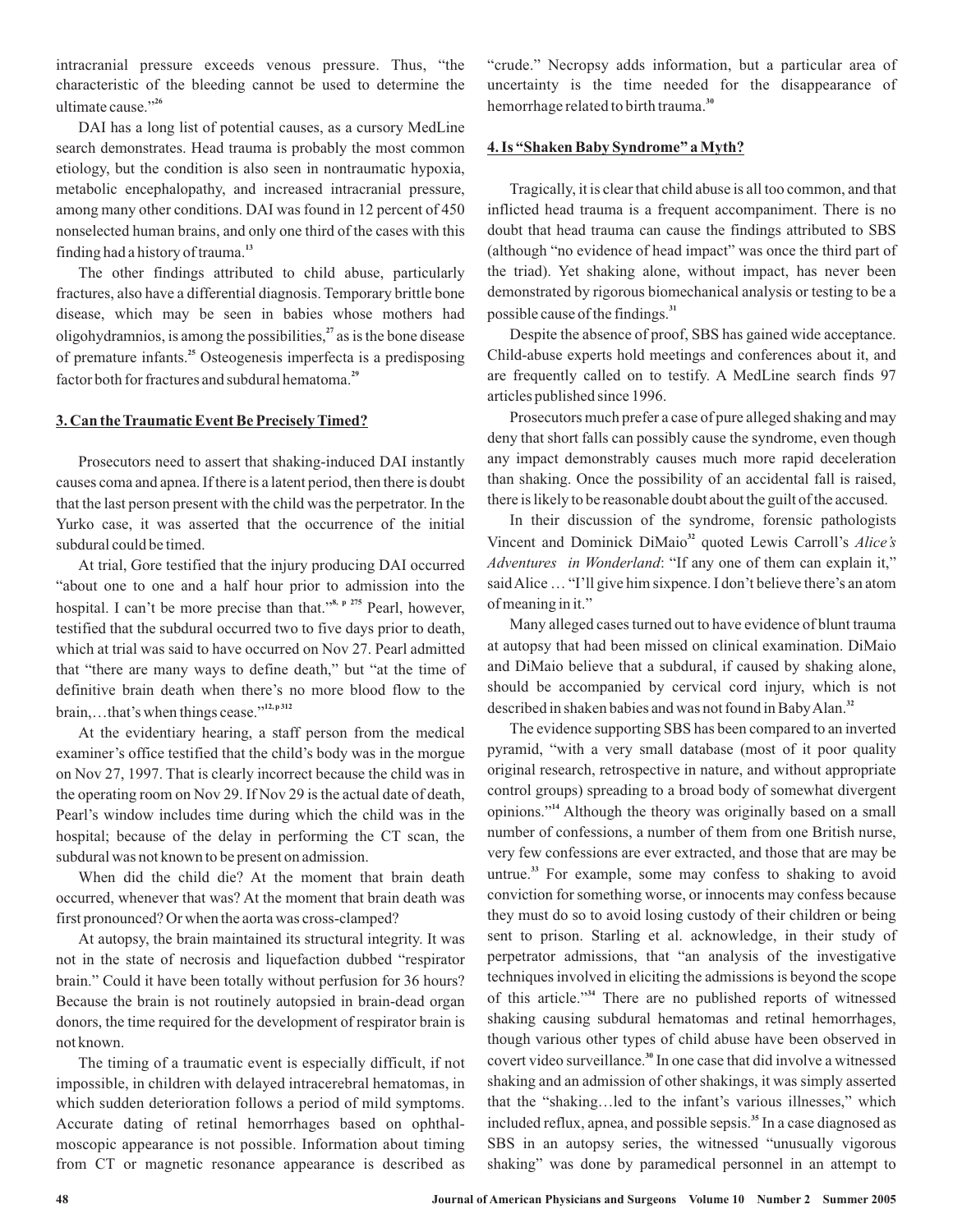revive an infant who was said (like Baby Alan Yurko) to have "choked" and stopped breathing. **36**

The experimental foundation is a study of rhesus monkeys in simulated rear-end motor-vehicle collisions. It was possible to produce brain injury, without impact, at a rotational acceleration exceeding  $40,000$  radians/s<sup>2</sup>. Eleven of the 19 monkeys so injured also had pathologically demonstrable neck injuries. The experimenter calculated that the angular acceleration required to produce comparable injury in an adult human should be 6,000 to 7,000 radians/s<sup>2</sup>, a figure he later revised downward to  $4,000$ radians/ $s^2$ . The required force is a biological constant for neural tissue, which is inversely proportional to the mass of the tissue raised to the two-thirds power. The smaller mass of the infant head should require greater acceleration to cause injury than in an adult, not less.<sup>23,37,38</sup> Human subjects shaking dolls with hinged necks and equivalent massed heads were only able to generate, by shaking alone, mean angular accelerations of 1,138.54 radians/s<sup>2</sup>, about one fourth of the concussive injury threshold. Impact against a padded or hard surface, on the other hand, could generate a mean acceleration of  $52,475.70$  radians/s<sup>2,39</sup>

At trial, Gore admitted that he could not quantify the force required to cause a subdural, but he "demonstrated" a "vigorous" and a "gentle" shaking by holding onto something and shaking it. He could not cite a scientific study but referred to a meeting on SBS that he had attended: "In our meeting we were introduced to a live person who said that he did it and he demonstrated the way that he did it."<sup>8, p 266</sup> This court accepted this hearsay—which, as far as I can determine, has never been corroborated.

#### **Can Vaccine Reactions Play a Role?**

Brain swelling after pertussis vaccine has been demonstrated in mice.<sup>40</sup> In humans, rare adverse neurologic reactions, including intracranial bleeds and cerebral edema, have been reported to the Vaccine Adverse Event Reporting System (VAERS) in association with hepatitis B vaccine—as has sudden infant death. Correlation, of course, does not prove causation, but there have been no studies of adequate power to rule out a possible causative role.

One of the witnesses at the Yurko evidentiary hearing, Horace Gardner, M.D., testified that the peak age for alleged SBS is much later in Japan than in the United States, around 9 months compared to 2 months, coinciding with the respective timing of childhood vaccines [unpublished observations].

One possible mechanism of a vaccine reaction is vitamin C depletion, which can occur in a variety of conditions including acute illness, strenuous exertion, or catabolic conditions. **16** Ascorbate depletion is accompanied by elevated blood histamine levels and increased capillary fragility. **41**

A vaccine reaction could be part of a multifactorial etiology of a syndrome mimicking abuse. For example, there is another report of a case similar to the Yurko case. A child became progressively ill after receiving DPT vaccine, stopped breathing, was shaken as his father attempted to revive him, received CPR, and eventually died with retinal hemorrhages and a subdural hematoma. The father was

convicted because of a medical expert's testimony that the injuries could only be caused by SBS; the conviction is under appeal. **42**

## **Incidental Observations on Organ Donation**

The possible effect of pressures to find donors of scarce organs cannot be lightly dismissed. It is impossible to know whether Baby Alan might have survived had the focus been on aggressive attempts to salvage his brain rather than a donor heart. The principal legal question in the instant case pertains to the timing of death and thus of the alleged injury. But from an ethical standpoint, one must observe certain irregularities in the determination of brain death, even if one accepts the validity of the concept.

To be certain of the absence of brainstem reflexes, the examiners must be properly trained in the performance of the tests. Were calorics done correctly? The temperature and volume of water, and the head position, are not described, nor is there any record of checking the ears for cerumen. There was no neurologic consult. The examinations were done only about two hours apart. For adults, an interval of six hours is recommended, and for children under 5, a delay of 12 hours.<sup>43</sup> Although drugs that could mimic the effect of brain death were reportedly stopped, no drug levels were determined. The "silent" EEG was actually uninterpretable because the child was so hypothermic. If the motion artifact represented shivering, then the child was not brain dead.

The conviction of a parent or caregiver for murder helps to deflect any questions concerning the child's management, including the organ donation, by the hospital or treating physicians.

## **Conclusions**

It appears that the tragedy of sudden infant death is being compounded by the destruction of hundreds or thousands of families by unwarranted prosecutions and imprisonment. The medical profession is complicit in the travesty of justice by providing "expert" testimony asserting a level of certainty that cannot exist in view of recent controversy in the literature and a critical look at the evidence base. An adult who has the misfortune of being alone with an infant at the time of death is at grave risk.

The "well-connected chain of circumstances" invoked in court posits that the accused could have shaken the infant just ferociously enough to cause a subdural hematoma and DAI—but not hard enough to produce evidence of head impact, neck injury, or bruises from tightly holding onto the body—and that the event had to have occurred during the window of time when he or she was alone with the child. This is an hypothesis—a highly improbable one—not proof.

An alternate hypothesis is that the infant had a condition that made it vulnerable to apneic attacks and hemorrhage, either spontaneously or with minimal provocation as from coughing or normal handling.

A medical review, with particular attention to vaccine history, should be done on all cases that have resulted in an investigation, prosecution, or conviction for SBS. But even before such a study